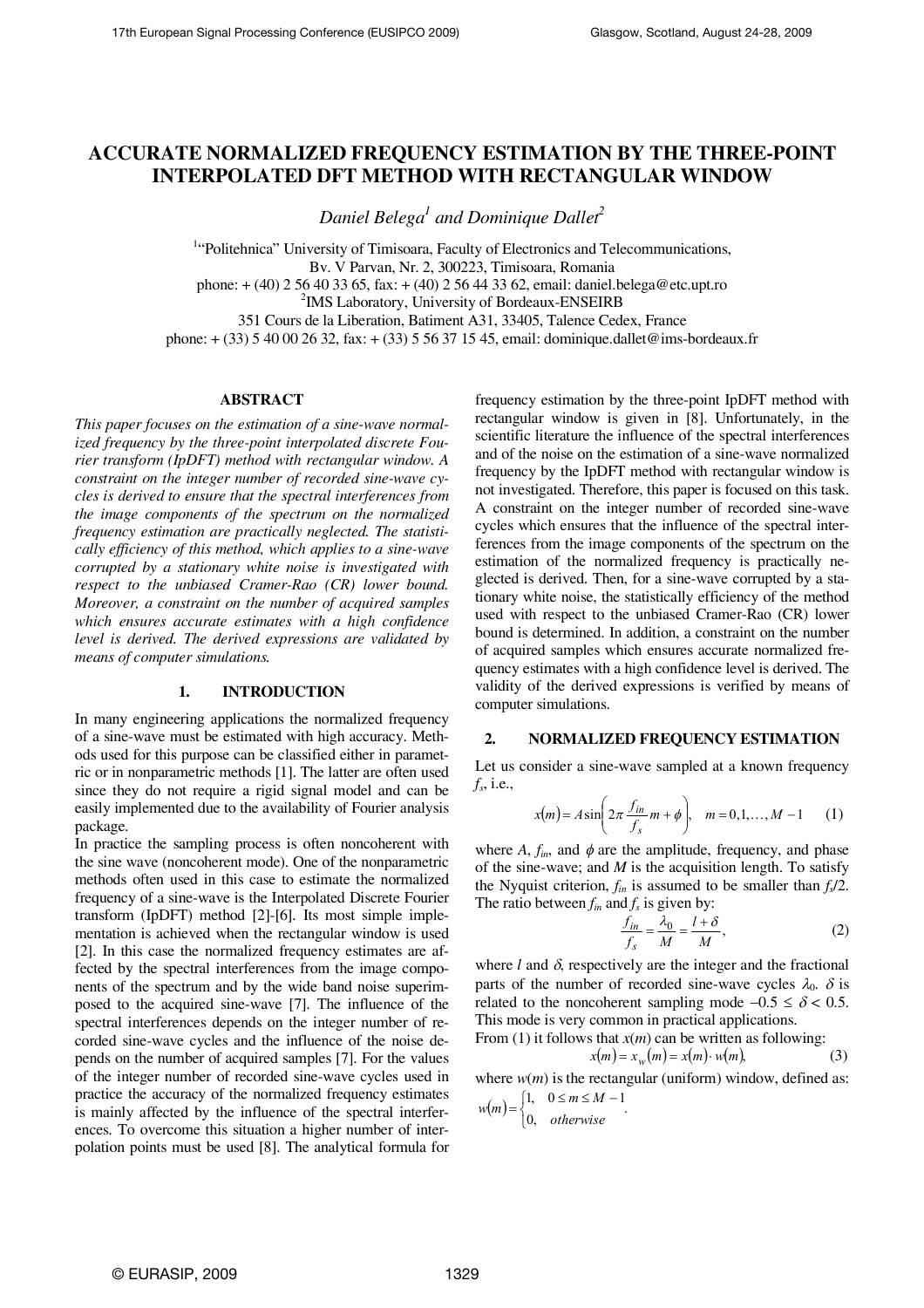The discrete-time Fourier transform (DTFT) of  $x_w(\cdot)$  is given by:

$$
X_w(\lambda) = \frac{A}{2j} \left[ W(\lambda - \lambda_0) e^{j\phi} - W(\lambda + \lambda_0) e^{-j\phi} \right] \quad \lambda \in [0, M) \quad (4)
$$

where  $\lambda$  is the normalized frequency expressed in bin,  $W(\cdot)$ is the DTFT of  $w(\cdot)$ , given by:

$$
W(\lambda) = \frac{M \sin(\pi \lambda)}{\pi \lambda} e^{-j\frac{M-1}{M}\lambda}.
$$
 (5)

Noticed that the second term in (4) represents the image part of the spectrum  $X_w(\cdot)$ .

The value of *l* can be easily determined by means of (2) if enough accurate estimates for  $f_{in}$  and  $f_s$  are available or by using a maximum search routine applied to  $|X_w(\lambda)|$  for  $\lambda = 1$ ,  $2, \ldots, M/2 - 1$ , if the sine-wave frequency signal-to-noise ratio is above threshold [4]. Thus, for estimating the normalized frequency  $\lambda_0$ , it is necessarily the estimation of  $\delta$ .

To estimate  $\delta$  by means of the three-point IpDFT method the following ratio  $\alpha$  is firstly determined [8]:

$$
\alpha = \frac{s|X_{w}(l+1)| + s|X_{w}(l-1)|}{2|X_{w}(l)| + s|X_{w}(l+1)| - |X_{w}(l-1)|},
$$
(6)

where  $s = \text{sgn}(\delta)$ , in which sgn( $\cdot$ ) is the sign function. From (4) the following equations hold:

$$
\begin{aligned} \left| X_w \left( l-1 \right) \right| &= \frac{A}{2} \left| \left[ W \left( -1 - \delta \right) e^{j\phi} - W \left( 2l - 1 + \delta \right) e^{-j\phi} \right] \right| \\ \left| X_w \left( l \right) \right| &= \frac{A}{2} \left| \left[ W \left( -\delta \right) e^{j\phi} - W \left( 2l + \delta \right) e^{-j\phi} \right] \right| \\ \left| X_w \left( l+1 \right) \right| &= \frac{A}{2} \left| \left[ W \left( 1 - \delta \right) e^{j\phi} - W \left( 2l + 1 + \delta \right) e^{-j\phi} \right] \right| \end{aligned} \tag{7}
$$

For larger value of *l* the image parts of  $X_w(l-1)$ ,  $X_w(l)$  and  $X_w(l + 1)$  are neglected and for (7)  $\alpha$  becomes:

$$
\alpha \cong \frac{s|W(1+\delta) + s|W(1-\delta)}{2|W(\delta) + s|W(1-\delta) - |W(1+\delta)|}.
$$
\n(8)

Using (5) it follows that  $\delta$  can be estimated by:

$$
\hat{\delta} = \alpha = \frac{s|X_w(l+1)| + s|X_w(l-1)|}{2|X_w(l)| + s|X_w(l+1)| - |X_w(l-1)|}.
$$
\n(9)

For small and relative small values of *l* the  $\hat{\delta}$  estimates are affected by the image parts of  $X_w(l-1)$ ,  $X_w(l)$ , and  $X_w(l+1)$ noted in the following as  $X_{wi}(l-1)$ ,  $X_{wi}(l)$ , and  $X_{wi}(l+1)$ 

## **3. CONSTRAINT ON THE INTEGER PART** *l*

For a sine-wave, the influence of the spectral interferences from the image components of the spectrum on the  $\delta$  estimates obtained by the IpDFT with rectangular window are practically neglected if the following constraint on the *l*, is fulfilled [7]:

$$
4l - 1 > 100 \cdot 2^n \frac{2A}{FSR},\tag{10}
$$

where *A* is sine-wave amplitude, *n* is the resolution of the used Analog-to-Digital Converter (ADC) and *FSR* is its fullscale range.

The previously condition cannot be fulfilled for the value of *l* used in practice. For example if *A* = 1, *n* = 8 bits, and  $FSR = 5$ , the minimum value of *l* which satisfy (10) is equal to 2561, which is a very high value. For higher value of *n*, it is obvious that higher values of *l* are required. Therefore, in practice always the estimation of  $\delta$  by the IpDFT method with rectangular window is affected by the spectral interferences.

The aim of this section is to derive a constraint on the *l* which ensures that the spectral interferences from the image components of the spectrum practically not affect the  $\hat{\delta}$  estimates obtained by the three-point IpDFT method with rectangular window, given by (9). Afterthen, the minimum values required for *l* are compared with those required by the IpDFT method.

It can be established that:

1 *err*

$$
= s|X_{w}(l+1) + s|X_{w}(l-1) - \frac{A}{2}s|W(1-\delta) - \frac{A}{2}s|W(1+\delta)|
$$
  
\n
$$
= a_{1} \cdot s \cdot e_{1} + b_{1},
$$
  
\n
$$
err_{2} = s|X_{w}(l+1) - s|X_{w}(l-1) + 2|X_{w}(l)|
$$
  
\n
$$
- \frac{A}{2}s|W(1-\delta) + \frac{A}{2}s|W(1+\delta) - A|W(\delta) = a_{2} \cdot s \cdot e_{2} + b_{2},
$$
  
\nwhere:  
\n
$$
A_{|W|}(2l+1) \cdot s| = A_{|W|}(2l+1) \cdot s|
$$

$$
e_1 = \frac{A}{2} |W(2l - 1 + \delta)| - \frac{A}{2} |W(2l + 1 + \delta)|
$$
  
=  $|X_{wi}(l - 1)| - |X_{wi}(l + 1)|$ ,  

$$
e_2 = A |W(2l + \delta)| - \frac{A}{2} |W(2l - 1 + \delta)| - \frac{A}{2} |W(2l + 1 + \delta)|
$$
  
=  $2|X_{wi}(l)| - |X_{wi}(l - 1)| - |X_{wi}(l + 1)|$ ,

and  $a_i$ ,  $b_i$ ,  $i = 1, 2$ , are the coefficients of the best line-fit corresponding to the dependences  $err_1 = f(e_1)$  and  $err_2 =$  $f(e_2)$ . They have the following characteristics:  $\max_{\varphi,\delta}$   $\left\{ a_i \right\} \equiv 1$  and  $b_i \equiv 0$ .

Fig. 1 shows the coefficients  $a_i$  and  $b_i$ ,  $i = 1, 2$ , as a function of  $\delta$  and  $\varphi$ . The sine wave has the amplitude  $A = 1$  and the phase  $\varphi$  variable in the range [0,  $2\pi$ ) rad with a step of  $\pi/50$ rad. *M* is set to 1024.  $\delta$  varies in the range  $[-0.5, 0.5)$  with a step of 1/33 and *l* varies in the range [3, 50) with an step of 1. Fig. 2 shows the coefficients  $a_i$  and  $b_i$ ,  $i = 1, 2$  as a function of  $\varphi$  for  $\delta = -1/6$  (Fig. 2(a)) and as a function of  $\delta$  for  $\varphi = 2\pi/5$  rad (Fig. 2(b)).

It is obvious that the errors due to the spectral interference decrease as  $|e_1|$  decreases as well  $|e_2|$ . Using (5) and (7) it can be obtained:

$$
\frac{|e_1|}{|e_2|} = 2l + \delta > 1.
$$
 (12)

Due to the fact that  $|e_1| > |e_2|$ , it follows that very small errors due to the spectral interferences are obtained when  $|e_1|$  is very small.

The magnitude  $|X_{wi}(l - 1)|$  can be considered equal to the magnitude corresponding to a sine-wave of amplitude *A*1, phase  $\phi_1$ , and frequency  $f_{in}$  sampled at  $f_s$  frequency. Thus, the following equality holds on:

$$
\frac{A}{2}|W(2l+\delta-1)|=\frac{A_1}{2}\left|[W(\delta)e^{j\phi_1}-W(2l+\delta)e^{-j\phi_1}]\right|.\tag{13}
$$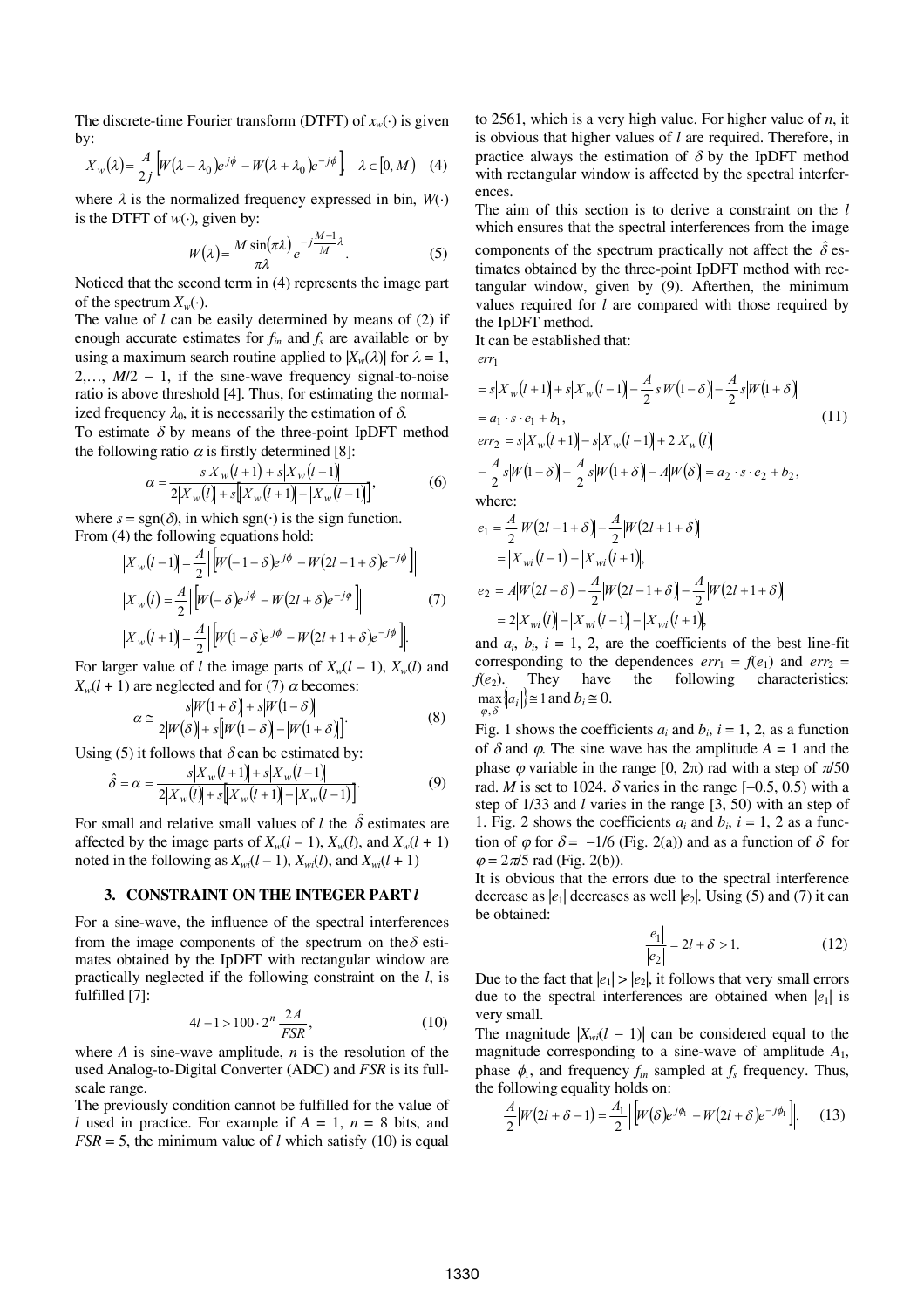

Fig. 1. Coefficients  $a_i$  and  $b_i$ ,  $i = 1, 2$  as a function of  $\delta$  and  $\phi$ .



Fig. 2. Coefficients  $a_i$  and  $b_i$ ,  $i = 1, 2$  as a function of: (a)  $\phi$  for  $\delta = -1/6$ , (b)  $\delta$  for  $\phi = 2\pi/5$  rad.

For large enough *l* from (5) it follows that  $|W(2l + \delta)|$  is very small compared with  $|W(-\delta)|$ . Thus, we have:

$$
A_1 \cong A \frac{|W(2l + \delta - 1)|}{|W(\delta)|} = A \frac{|\delta|}{2l + \delta - 1}.
$$
 (14)

Similar the magnitude  $|X_{wi}(l + 1)|$  can be considered equal to the magnitude corresponding to a sine-wave of amplitude *A*2, phase  $\phi_2$ , and frequency  $f_{in}$  sampled at  $f_s$  frequency:

and

$$
\frac{A}{2}|W(2l+\delta+1)| = \frac{A_2}{2} |W(\delta)e^{j\phi_2} - W(2l+\delta)e^{-j\phi_2}|.
$$
 (15)

$$
A_2 \cong A \frac{|W(2l + \delta + 1)|}{|W(\delta)|} = A \frac{|\delta|}{2l + \delta + 1}.
$$
 (16)

The error  $|e_1|$  is proportional to the difference between  $A_1$ and  $A_2$   $\Delta A$ . The maximum of  $\Delta A$ , and also of the error  $|e_1|$ , is obtained for  $\delta = -0.5$ , and is equal to:

$$
(\Delta A)_{\text{max}} = (A_1 - A_2)_{\delta = -0.5} = \frac{4A}{(4l - 1)(4l + 3)}.
$$
 (17)

Due to the digitized process the quantization noise is always present in sampled sine-waves. To obtain very small errors due to the spectral interferences  $A_1$  and  $A_2$  should be smaller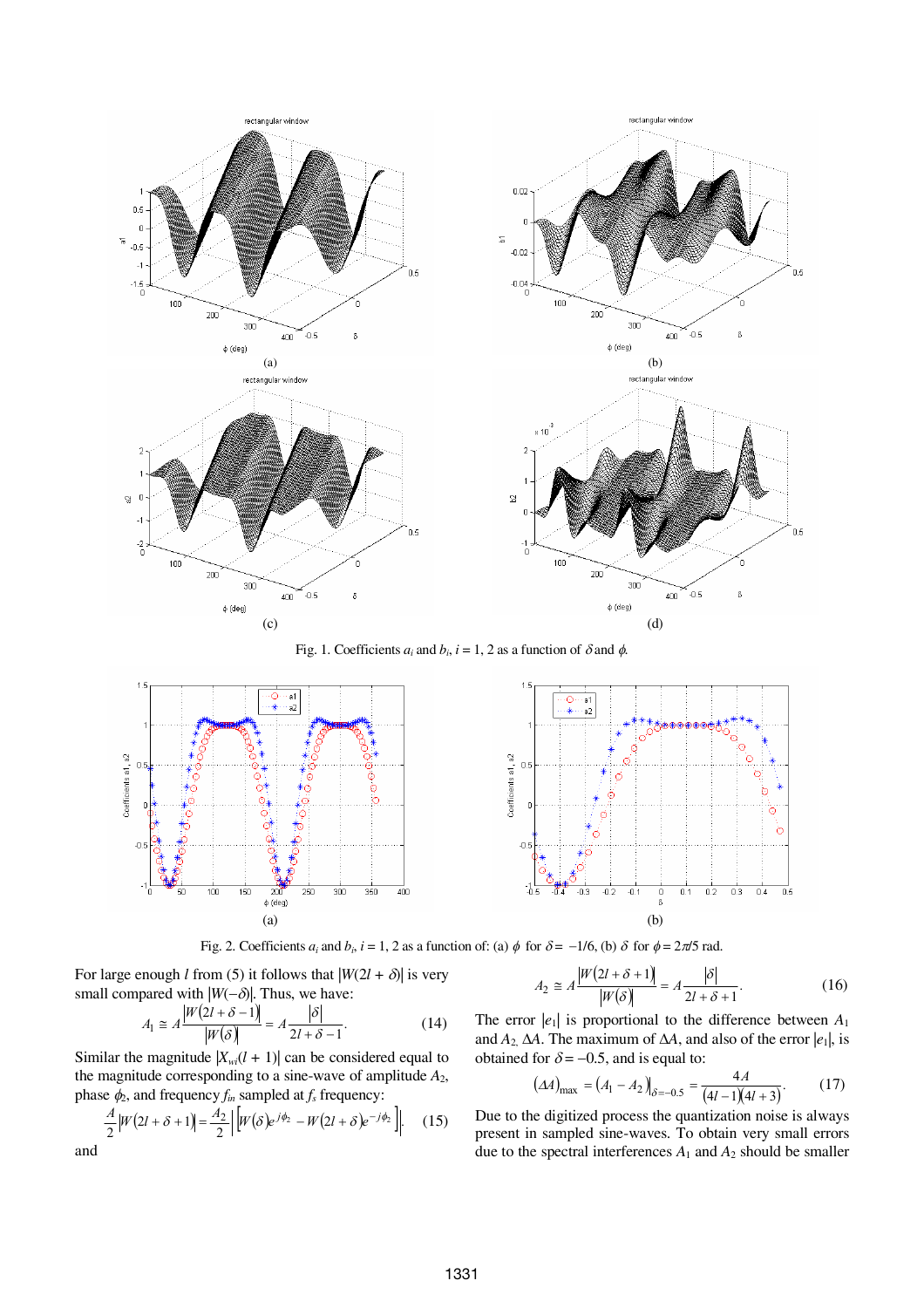than the amplitude of the quantization errors, which is equal to *q*/2, in which *q* is the quantization step of the used ADC, for all values of  $\delta$ . This condition imply that  $(\Delta A)_{\text{max}}$  must be  $\mu$ -times smaller than  $q/2$ , where  $\mu > 1$ , i.e.,

$$
\frac{4A}{(4l-1)(4l+3)} > \frac{q}{2\mu}.
$$
 (18)

If the quantization noise is generated by an *n*-bit ADC, with full-scale range *FSR* (*FSR*  $\geq$  2A), then  $q = FSR/2^n$ , and the following constraint on the *l* can be established:

$$
(4l - 1)(4l + 3) > 2^{n+2} \mu \frac{2A}{FSR}.
$$
 (19)

To obtain very high accurate  $\hat{\delta}$  estimates, it has been established by means of computer simulation that a good choice is  $\mu = 50$  [see section (6)]. In this case the previously relationship becomes:

$$
(4l-1)(4l+3) > 50 \cdot 2^{n+2} \frac{2A}{FSR}.
$$
 (20)

For example if  $A = 1$ ,  $n = 8$  bits, and  $FSR = 5$ , the minimum value of *l* which satisfy (20) is equal to 37, i.e. 69-times smaller than the minimum value required when the IpDFT method is used. It should be noticed that this methods is well suited when ADCs with low and medium resolutions are employed in the digitizing process. Otherwise, higher values for *l* are required.

## **4. STATISTICAL EFFICIENCY OF THE METHOD**

In order to accurately model common real-life situations, we assume that a stationary white noise with zero mean and variance  $\sigma_n^2$  is added to the sine-wave.

By applying the low of uncertainty propagation [9] on (9) after some calculations the following expression for the standard deviation of the  $\hat{\delta}$  estimates is obtained:

$$
\sigma_{\hat{\delta}} = \frac{\pi \delta}{\sin(\pi \delta)} \cdot \frac{\left(1 - \delta^2 \right) \sqrt{3\delta^2 + 1}}{A\sqrt{M}} \cdot \sigma_n. \tag{21}
$$

The unbiased CR lower bound for the  $\delta$  estimates is approximately [4]:

$$
\left(\sigma_{\hat{\delta}}\right)_{CR} = \frac{\sqrt{6}}{\pi} \cdot \frac{\sigma_n}{A\sqrt{M}}.\tag{22}
$$

From (21) and (22) it follows that the statistically efficiency of the three-point IpDFT method is given by:

$$
\frac{\sigma_{\hat{\delta}}}{\left(\sigma_{\hat{\delta}}\right)_{CR}} = \frac{\pi^2 \delta \left(1 - \delta^2 \right) \sqrt{18 \delta^2 + 6}}{6 \sin(\pi \delta)}.
$$
 (23)

The maximum of the  $\sigma_{\hat{\delta}}$ ,  $\sigma_{\hat{\delta}_{\text{max}}}$ , is obtained for  $\delta = -0.5$ (see Fig. 4), and it is approximately two-times higher than the  $\left(\sigma_{\hat{\delta}}\right)_{CR}$ .

## **5. CHOICE OF THE NUMBER OF SAMPLES**

When the sine-wave is corrupted by a stationary white noise the normalized frequency estimator exhibits an almost normal distribution [4]. Thus, if the maximum acceptable normalized frequency absolute error  $|\Delta \delta|$  is  $V_{\delta}$ , the following constraint must be satisfied:

$$
c \cdot \sigma_{\hat{\delta}_{\text{max}}} < V_{\delta} \,,\tag{24}
$$

where *c* is the suitable coverage factor (i.e.  $c = 3$ ).

From (21) and (24) after some calculations we can obtain the following constraint on the *M*:

$$
M \ge \frac{2.43c^2}{A^2} \cdot \frac{\sigma_n^2}{V_\delta^2}.\tag{25}
$$

To reduce the DFT computational effort, *M* should be chosen equal to the minimum integer power of two satisfying (25).

#### **6. SIMULATION RESULTS**

The aim of this section is to verify the validity of the relationships (20), (23), and (25) by means of the computer simulations.

### *a) Validation of the constraint (20)*

The sine-wave used in simulation is characterized by  $A = 1$ , and  $\varphi$  variable in the range [0,  $2\pi$ ) rad with a step equal to  $\pi/50$  rad. *M* is set to 1024.  $\delta$  varies in the range [-0.5, 0.5) with a step equal to 1/25. The sine-wave is corrupted by the quantization noise of a bipolar ADC with *FSR* equal to 5. The quantization noise was modeled by a uniformly distributed additive noise. For each value of  $\delta$  the maximum of the absolute error of  $\delta$ ,  $|\Delta \delta_{\text{max}}|$ , occurring during the phase scan is retained. Fig. 3 shows the  $|\Delta \delta_{\text{max}}|$  as a function  $\delta$  for different value of *l* when the ADC resolution is equal to 8 bits and to 10 bits. The second value used for *l* is equal to the minimum value of *l* satisfying (20).

As it can be seen from Fig. 3 when the *l* values are higher than or equal to the minimum value given by the constraint (20) the  $\hat{\delta}$  estimates are very close since they are not practically affected by the spectral interferences.

#### *b) Validation of the expression (23)*

The sine-wave used in simulation is characterized by  $A = 1$ ,  $\varphi$  uniformly distributed in the range [0,  $2\pi$ ) rad, and  $l = 123$ . *M* is set to 1024.  $\delta$  varies in the range  $[-0.5, 0.5)$  with a step equal to 1/25. The sine-wave is corrupted by the quantization noise of a bipolar 10-bit ADC with *FSR* equal to 5. For each value of  $\delta$ , 5000 runs are done to calculate the standard deviation of the  $\hat{\delta}$  estimates. Fig. 4 shows the efficiency of  $\hat{\delta}$ estimates as a function of  $\delta$  obtained by both (23) and computer simulation.

In Fig. 4 it can be seen the good agreement between the simulations and theoretical results obtained by (23).

#### *c) Validation of the constraint (25)*

 $\delta$  varies in the range [-0.5, 0.5) with a step equal to 1/50. In rest the same characteristics as in Fig. 4 are used. The maximum allowed error  $V_{\delta}$  is obtained from (25) for  $M = 1024$  $(V_{\delta} \cong 2.10^4)$ . For each value of  $\delta$ , 1000 runs are performed and the value  $|\Delta \delta_{\text{max}}|$  is retained. Fig. 5 shows the number of occurrences of the errors  $|\Delta \delta|$  higher than  $V_{\delta}$  as a function of  $\delta$ . From Fig. 5 it follows that in the worst case the probability to have  $\hat{\delta}$  estimates with absolute errors  $|\Delta \delta|$ smaller than  $V_{\delta}$  is equal to 99.7%, which is very close to the theoretical ones, that is 99.73%.